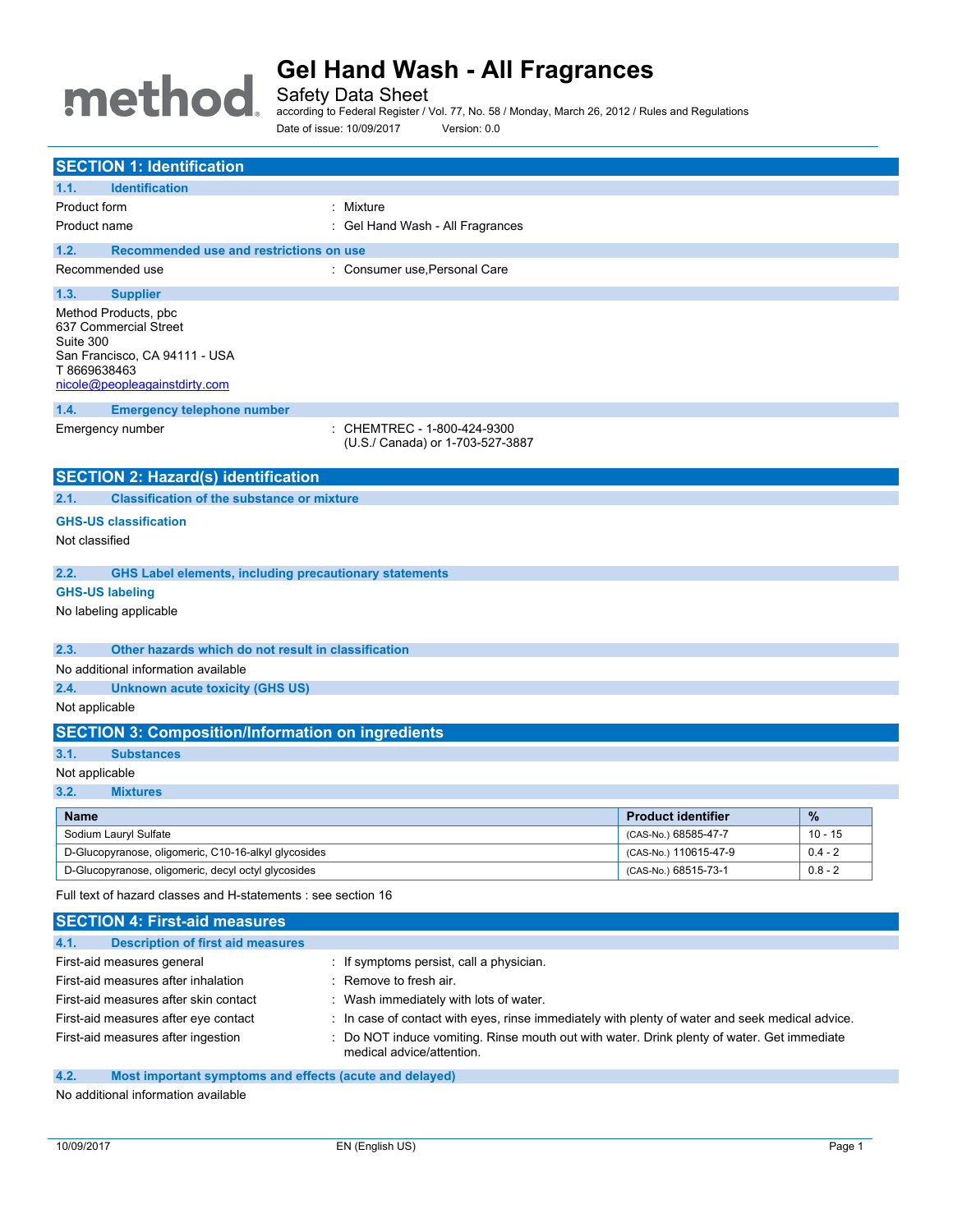## Safety Data Sheet

according to Federal Register / Vol. 77, No. 58 / Monday, March 26, 2012 / Rules and Regulations

| 4.3.<br>Treat symptomatically.                                               | Immediate medical attention and special treatment, if necessary                                                                                              |  |  |  |
|------------------------------------------------------------------------------|--------------------------------------------------------------------------------------------------------------------------------------------------------------|--|--|--|
| <b>SECTION 5: Fire-fighting measures</b>                                     |                                                                                                                                                              |  |  |  |
| 5.1.                                                                         | Suitable (and unsuitable) extinguishing media                                                                                                                |  |  |  |
| Suitable extinguishing media                                                 | : Use extinguishing measures that are appropriate to local circumstances and the surrounding<br>environment.                                                 |  |  |  |
| 5.2.                                                                         | Specific hazards arising from the chemical                                                                                                                   |  |  |  |
| Reactivity                                                                   | : None.                                                                                                                                                      |  |  |  |
| 5.3.                                                                         | Special protective equipment and precautions for fire-fighters                                                                                               |  |  |  |
| Protection during firefighting                                               | : Wear self contained breathing apparatus for fire fighting if necessary.                                                                                    |  |  |  |
| <b>SECTION 6: Accidental release measures</b>                                |                                                                                                                                                              |  |  |  |
| 6.1.                                                                         | Personal precautions, protective equipment and emergency procedures                                                                                          |  |  |  |
| 6.1.1.<br>For non-emergency personnel<br>No additional information available |                                                                                                                                                              |  |  |  |
| 6.1.2.<br>For emergency responders                                           |                                                                                                                                                              |  |  |  |
| Protective equipment                                                         | Do not attempt to take action without suitable protective equipment. For further information<br>refer to section 8: "Exposure controls/personal protection". |  |  |  |
| 6.2.<br><b>Environmental precautions</b>                                     |                                                                                                                                                              |  |  |  |
| Avoid release to the environment.                                            |                                                                                                                                                              |  |  |  |
| 6.3.                                                                         | Methods and material for containment and cleaning up                                                                                                         |  |  |  |
| Other information                                                            | : Recycle product or dispose safely.                                                                                                                         |  |  |  |
| <b>Reference to other sections</b><br>6.4.                                   |                                                                                                                                                              |  |  |  |
| For further information refer to section 13.                                 |                                                                                                                                                              |  |  |  |
| <b>SECTION 7: Handling and storage</b>                                       |                                                                                                                                                              |  |  |  |
| <b>Precautions for safe handling</b><br>7.1.                                 |                                                                                                                                                              |  |  |  |
| Precautions for safe handling                                                | : Avoid contact with eyes. Keep container closed when not in use.                                                                                            |  |  |  |
| 7.2.                                                                         | Conditions for safe storage, including any incompatibilities                                                                                                 |  |  |  |
| Storage conditions                                                           | : Keep out of reach of children. Store in dry, cool, well-ventilated area.                                                                                   |  |  |  |
|                                                                              | <b>SECTION 8: Exposure controls/personal protection</b>                                                                                                      |  |  |  |
| 8.1.<br><b>Control parameters</b>                                            |                                                                                                                                                              |  |  |  |
| Not applicable                                                               | D-Glucopyranose, oligomeric, decyl octyl glycosides (68515-73-1)                                                                                             |  |  |  |
|                                                                              | D-Glucopyranose, oligomeric, C10-16-alkyl glycosides (110615-47-9)                                                                                           |  |  |  |
| Not applicable                                                               |                                                                                                                                                              |  |  |  |
| Sodium Lauryl Sulfate (68585-47-7)                                           |                                                                                                                                                              |  |  |  |
| Not applicable                                                               |                                                                                                                                                              |  |  |  |
|                                                                              |                                                                                                                                                              |  |  |  |
| 8.2.<br><b>Appropriate engineering controls</b>                              |                                                                                                                                                              |  |  |  |
| Appropriate engineering controls                                             | : Ensure good ventilation of the work station.                                                                                                               |  |  |  |
| Environmental exposure controls                                              | : Avoid release to the environment.                                                                                                                          |  |  |  |
| 8.3.                                                                         | Individual protection measures/Personal protective equipment                                                                                                 |  |  |  |
| No additional information available                                          |                                                                                                                                                              |  |  |  |
|                                                                              | <b>SECTION 9: Physical and chemical properties</b>                                                                                                           |  |  |  |

**9.1. Information on basic physical and chemical properties**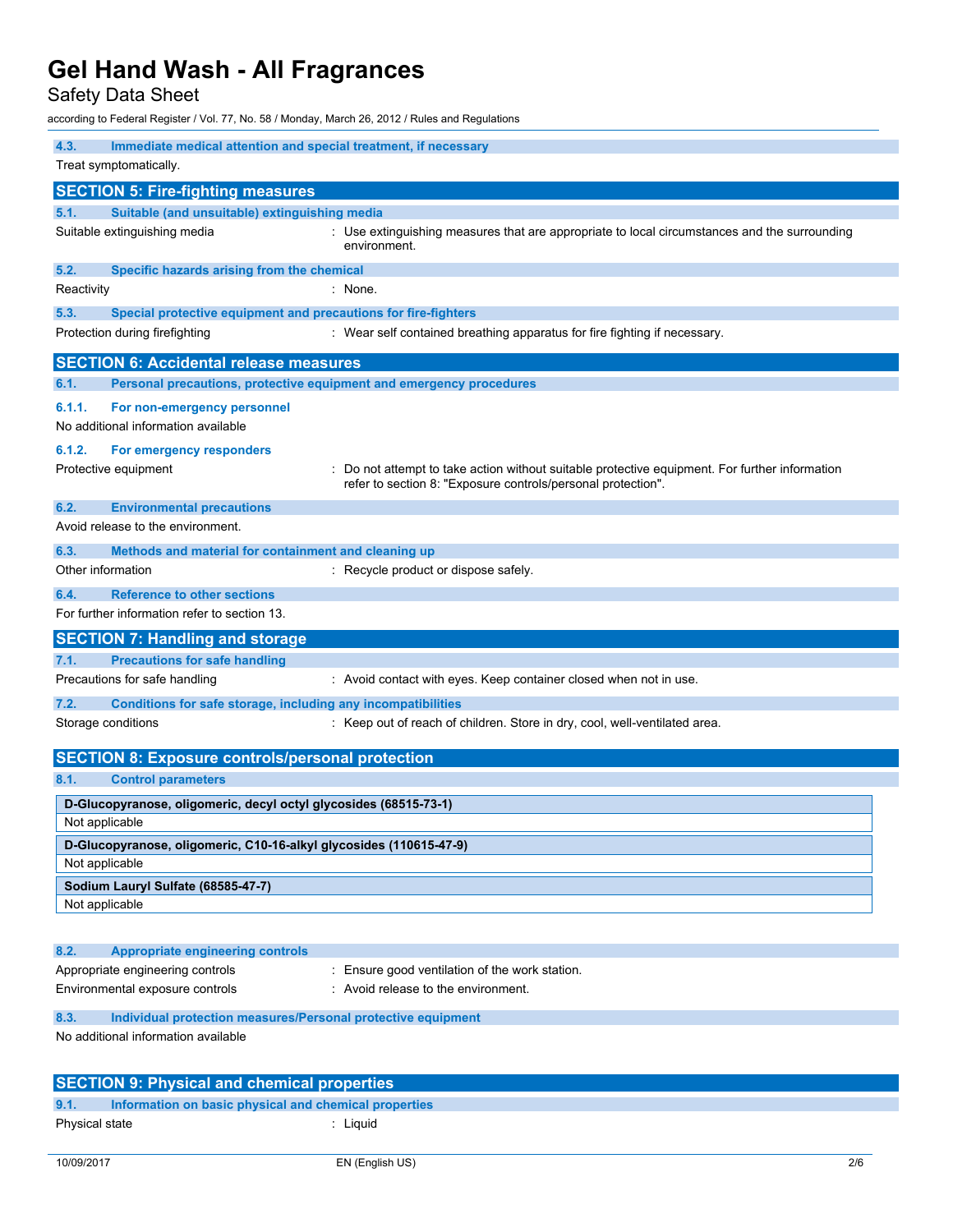## Safety Data Sheet

according to Federal Register / Vol. 77, No. 58 / Monday, March 26, 2012 / Rules and Regulations

| Color                                       | Coloured clear    |
|---------------------------------------------|-------------------|
| Odor                                        | Pleasant odour    |
| Odor threshold                              | No data available |
| рH                                          | : $6 - 7$         |
| Melting point                               | Not applicable    |
| Freezing point                              | No data available |
| Boiling point                               | >93.3 °C          |
| Flash point                                 | No data available |
| Relative evaporation rate (butyl acetate=1) | No data available |
| Flammability (solid, gas)                   | Not applicable.   |
| Vapor pressure                              | No data available |
| Relative vapor density at 20 °C             | No data available |
| Relative density                            | No data available |
| Solubility                                  | No data available |
| Log Pow                                     | No data available |
| Auto-ignition temperature                   | No data available |
| Decomposition temperature                   | No data available |
| Viscosity, kinematic                        | No data available |
| Viscosity, dynamic                          | $: 500 - 3500$ cP |
| <b>Explosion limits</b>                     | No data available |
| <b>Explosive properties</b>                 | No data available |
| Oxidizing properties                        | No data available |
|                                             |                   |

Acute toxicity **in the case of the CALC** in the classified in the classified **in the case of the case of the case of the case of the case of the case of the case of the case of the case of the case of the case of the case** 

#### **9.2. Other information**

No additional information available

|       | <b>SECTION 10: Stability and reactivity</b> |
|-------|---------------------------------------------|
| 10.1. | <b>Reactivity</b>                           |
| None. |                                             |
| 10.2. | <b>Chemical stability</b>                   |
|       | Stable under normal conditions.             |
| 10.3. | <b>Possibility of hazardous reactions</b>   |
|       | None known based on information supplied.   |
| 10.4. | <b>Conditions to avoid</b>                  |
|       | None known based on information supplied.   |
| 10.5. | <b>Incompatible materials</b>               |
|       | No additional information available         |
| 10.6. | <b>Hazardous decomposition products</b>     |
|       | None known based on information supplied.   |

## **SECTION 11: Toxicological information 11.1. Information on toxicological effects**

| Sodium Lauryl Sulfate (68585-47-7) |                   |     |
|------------------------------------|-------------------|-----|
| LD50 oral rat                      | > 2000 mg/kg      |     |
| Skin corrosion/irritation          | : Not classified. |     |
|                                    | pH: 6 - 7         |     |
| Serious eye damage/irritation      | : Not classified. |     |
|                                    | pH: 6 - 7         |     |
| Respiratory or skin sensitization  | : Not classified  |     |
| Germ cell mutagenicity             | : Not classified  |     |
| Carcinogenicity                    | : Not classified  |     |
| 10/09/2017                         | EN (English US)   | 3/6 |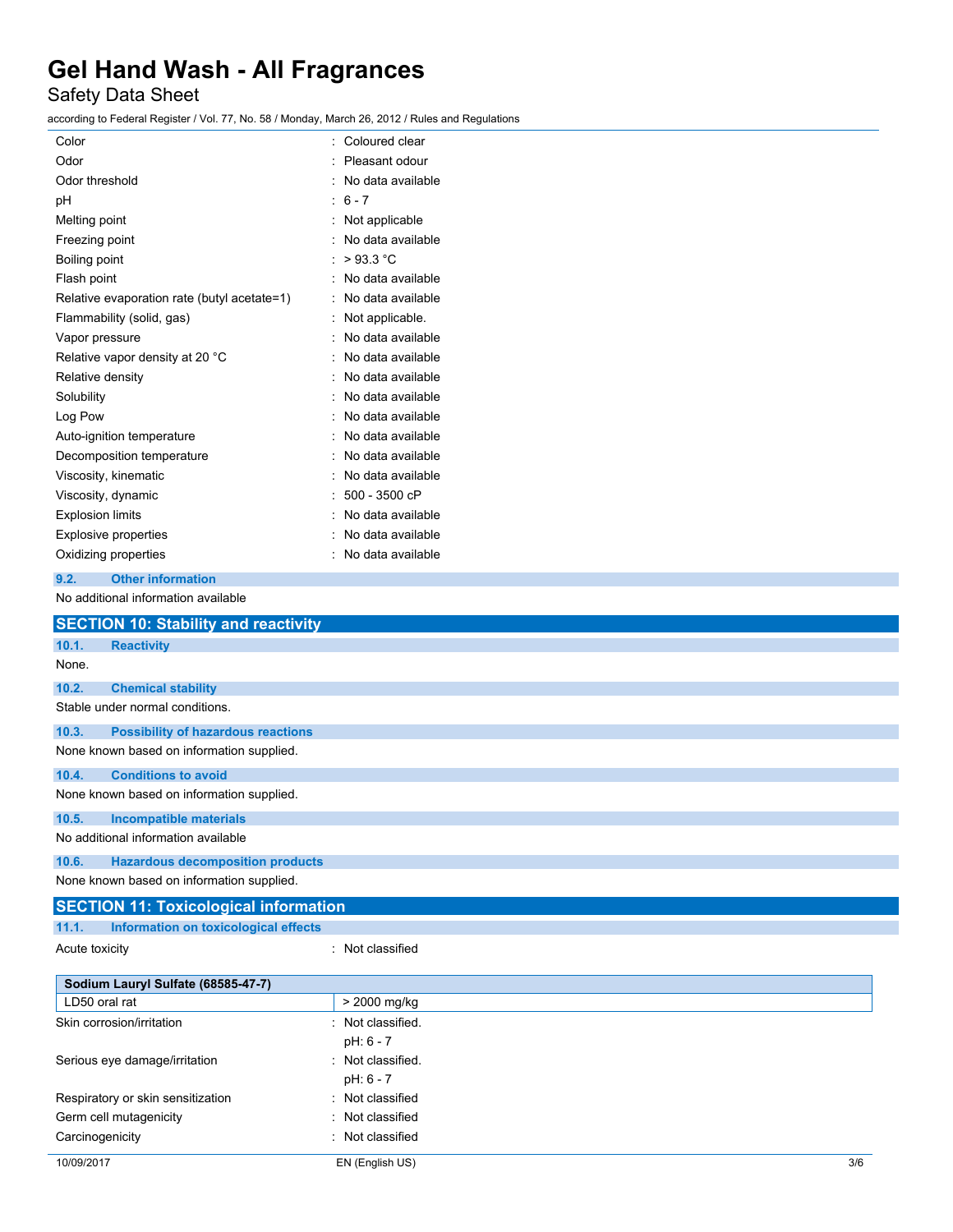## Safety Data Sheet

according to Federal Register / Vol. 77, No. 58 / Monday, March 26, 2012 / Rules and Regulations

| Reproductive toxicity<br>Specific target organ toxicity – single exposure | : Not classified<br>: Not classified |
|---------------------------------------------------------------------------|--------------------------------------|
| Specific target organ toxicity – repeated<br>exposure                     | : Not classified                     |
| Aspiration hazard                                                         | : Not classified                     |

|       | <b>SECTION 12: Ecological information</b> |                                                                                                                           |
|-------|-------------------------------------------|---------------------------------------------------------------------------------------------------------------------------|
| 12.1. | <b>Toxicity</b>                           |                                                                                                                           |
|       | Ecology - general                         | : The product is not considered harmful to aquatic organisms or to cause long-term adverse<br>effects in the environment. |
| 12.2. | <b>Persistence and degradability</b>      |                                                                                                                           |
|       | No additional information available       |                                                                                                                           |
| 12.3. | <b>Bioaccumulative potential</b>          |                                                                                                                           |
|       | No additional information available       |                                                                                                                           |
| 12.4. | <b>Mobility in soil</b>                   |                                                                                                                           |
|       | No additional information available       |                                                                                                                           |
| 12.5. | <b>Other adverse effects</b>              |                                                                                                                           |

| Effect on the global warming | : No known effects from this product. |
|------------------------------|---------------------------------------|
| <b>GWPmix comment</b>        | : No known effects from this product. |

| <b>SECTION 13: Disposal considerations</b>                          |                                                                                                |
|---------------------------------------------------------------------|------------------------------------------------------------------------------------------------|
| 13.1.<br><b>Disposal methods</b>                                    |                                                                                                |
| Waste treatment methods                                             | : Must follow special treatment according to local regulation. Recover or recycle if possible. |
| <b>SECTION 14: Transport information</b>                            |                                                                                                |
| <b>Department of Transportation (DOT)</b><br>In accordance with DOT |                                                                                                |
| Not regulated                                                       |                                                                                                |
| <b>Transportation of Dangerous Goods</b>                            |                                                                                                |

Not regulated

### **Transport by sea**

Not regulated

### **Air transport**

Not regulated

### **SECTION 15: Regulatory information**

**15.1. US Federal regulations**

### **D-Glucopyranose, oligomeric, decyl octyl glycosides (68515-73-1)**

Listed on the United States TSCA (Toxic Substances Control Act) inventory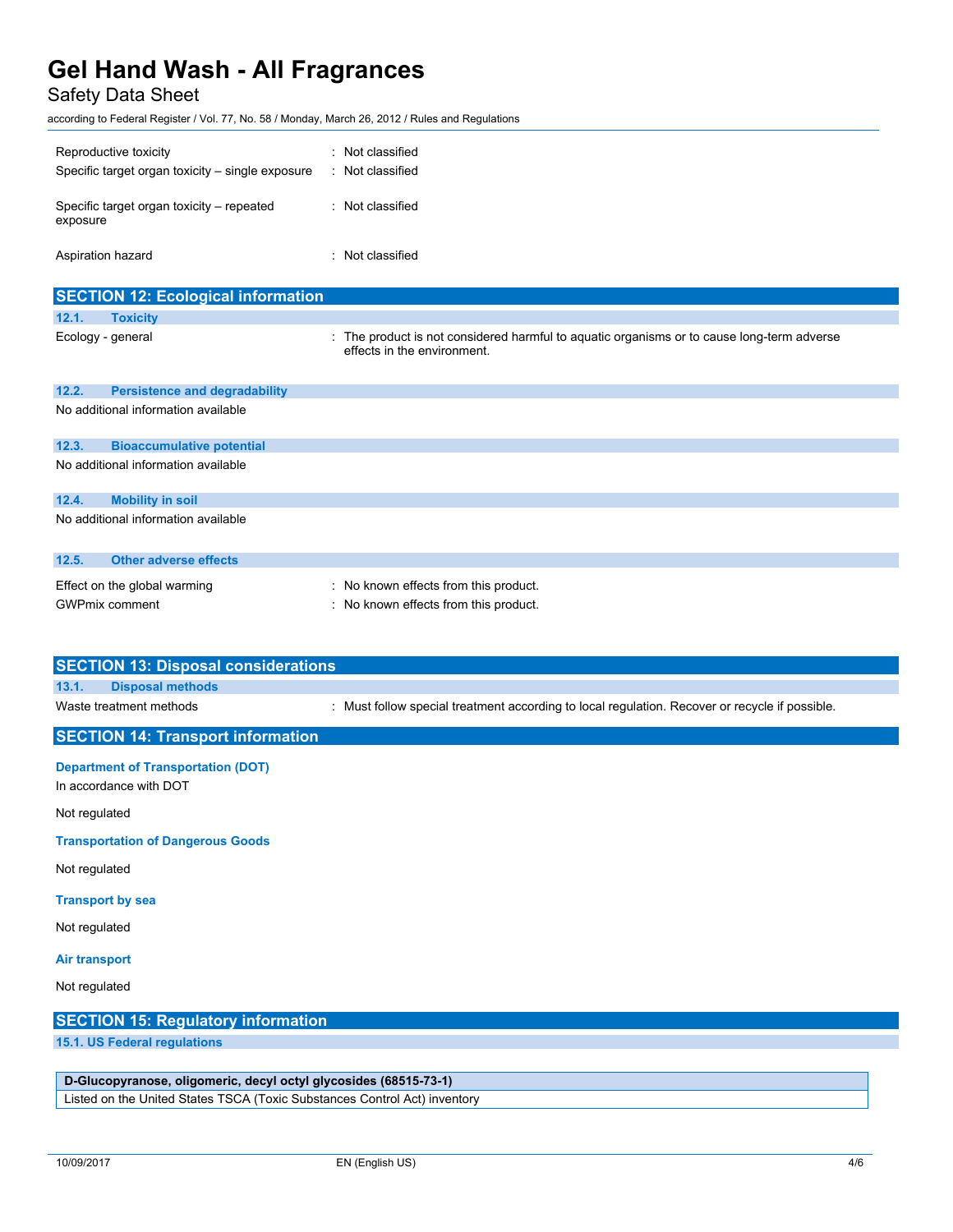### Safety Data Sheet

according to Federal Register / Vol. 77, No. 58 / Monday, March 26, 2012 / Rules and Regulations

| D-Glucopyranose, oligomeric, C10-16-alkyl glycosides (110615-47-9)        |                                                                                                                                                                                                                                                                                |  |
|---------------------------------------------------------------------------|--------------------------------------------------------------------------------------------------------------------------------------------------------------------------------------------------------------------------------------------------------------------------------|--|
| Listed on the United States TSCA (Toxic Substances Control Act) inventory |                                                                                                                                                                                                                                                                                |  |
| EPA TSCA Regulatory Flag                                                  | N - N - indicates a polymeric substance containing no free-radical initiator in its Inventory<br>name but is considered to cover the designated polymer made with any free-radical initiator<br>regardless of the amount used.<br>P - P - indicates a commenced PMN substance. |  |
| Sodium Lauryl Sulfate (68585-47-7)                                        |                                                                                                                                                                                                                                                                                |  |
| Listed on the United States TSCA (Toxic Substances Control Act) inventory |                                                                                                                                                                                                                                                                                |  |

#### **15.2. International regulations**

#### **CANADA**

**D-Glucopyranose, oligomeric, decyl octyl glycosides (68515-73-1)**

Listed on the Canadian DSL (Domestic Substances List)

**D-Glucopyranose, oligomeric, C10-16-alkyl glycosides (110615-47-9)**

Listed on the Canadian DSL (Domestic Substances List)

#### **Sodium Lauryl Sulfate (68585-47-7)**

Listed on the Canadian DSL (Domestic Substances List)

#### **EU-Regulations**

#### **D-Glucopyranose, oligomeric, decyl octyl glycosides (68515-73-1)**

Listed on the EU NLP (No Longer Polymers) inventory

#### **Sodium Lauryl Sulfate (68585-47-7)**

Listed on the EEC inventory EINECS (European Inventory of Existing Commercial Chemical Substances)

#### **National regulations**

#### **Gel Hand Wash - All Fragrances**

Section 313 of Title III of the Superfund Amendments and Reauthorization Act of 1986 (SARA). This product does not contain any chemicals which are subject to the reporting requirements of the Act and Title 40 of the Code of Federal Regulations, Part 372 This product does not contain any substances regulated as pollutants pursuant to the Clean Water Act (40 CFR 122.21 and 40 CFR 122.42) This material, as supplied, does not contain any substances regulated as hazardous substances under the Comprehensive Environmental Response Compensation and Liability Act (CERCLA) (40 CFR 302) or the Superfund Amendments and Reauthorization Act (SARA) (40 CFR 355). There may be specific reporting requirements at the local, regional, or state level pertaining to releases of this material

#### **D-Glucopyranose, oligomeric, decyl octyl glycosides (68515-73-1)**

Listed on the AICS (Australian Inventory of Chemical Substances) Listed on IECSC (Inventory of Existing Chemical Substances Produced or Imported in China) Listed on the Korean ECL (Existing Chemicals List) Listed on NZIoC (New Zealand Inventory of Chemicals) Listed on PICCS (Philippines Inventory of Chemicals and Chemical Substances) Listed on CICR (Turkish Inventory and Control of Chemicals) Listed on the TCSI (Taiwan Chemical Substance Inventory)

#### **D-Glucopyranose, oligomeric, C10-16-alkyl glycosides (110615-47-9)**

Listed on the AICS (Australian Inventory of Chemical Substances) Listed on IECSC (Inventory of Existing Chemical Substances Produced or Imported in China) Listed on the Japanese ENCS (Existing & New Chemical Substances) inventory Listed on the Japanese ISHL (Industrial Safety and Health Law) Listed on the Korean ECL (Existing Chemicals List) Listed on NZIoC (New Zealand Inventory of Chemicals) Listed on PICCS (Philippines Inventory of Chemicals and Chemical Substances) Listed on the TCSI (Taiwan Chemical Substance Inventory)

#### **Sodium Lauryl Sulfate (68585-47-7)**

Listed on the AICS (Australian Inventory of Chemical Substances) Listed on IECSC (Inventory of Existing Chemical Substances Produced or Imported in China) Listed on the Japanese ENCS (Existing & New Chemical Substances) inventory Listed on the Japanese ISHL (Industrial Safety and Health Law) Listed on the Korean ECL (Existing Chemicals List) Listed on NZIoC (New Zealand Inventory of Chemicals) Listed on PICCS (Philippines Inventory of Chemicals and Chemical Substances) Listed on CICR (Turkish Inventory and Control of Chemicals)

Listed on the TCSI (Taiwan Chemical Substance Inventory)